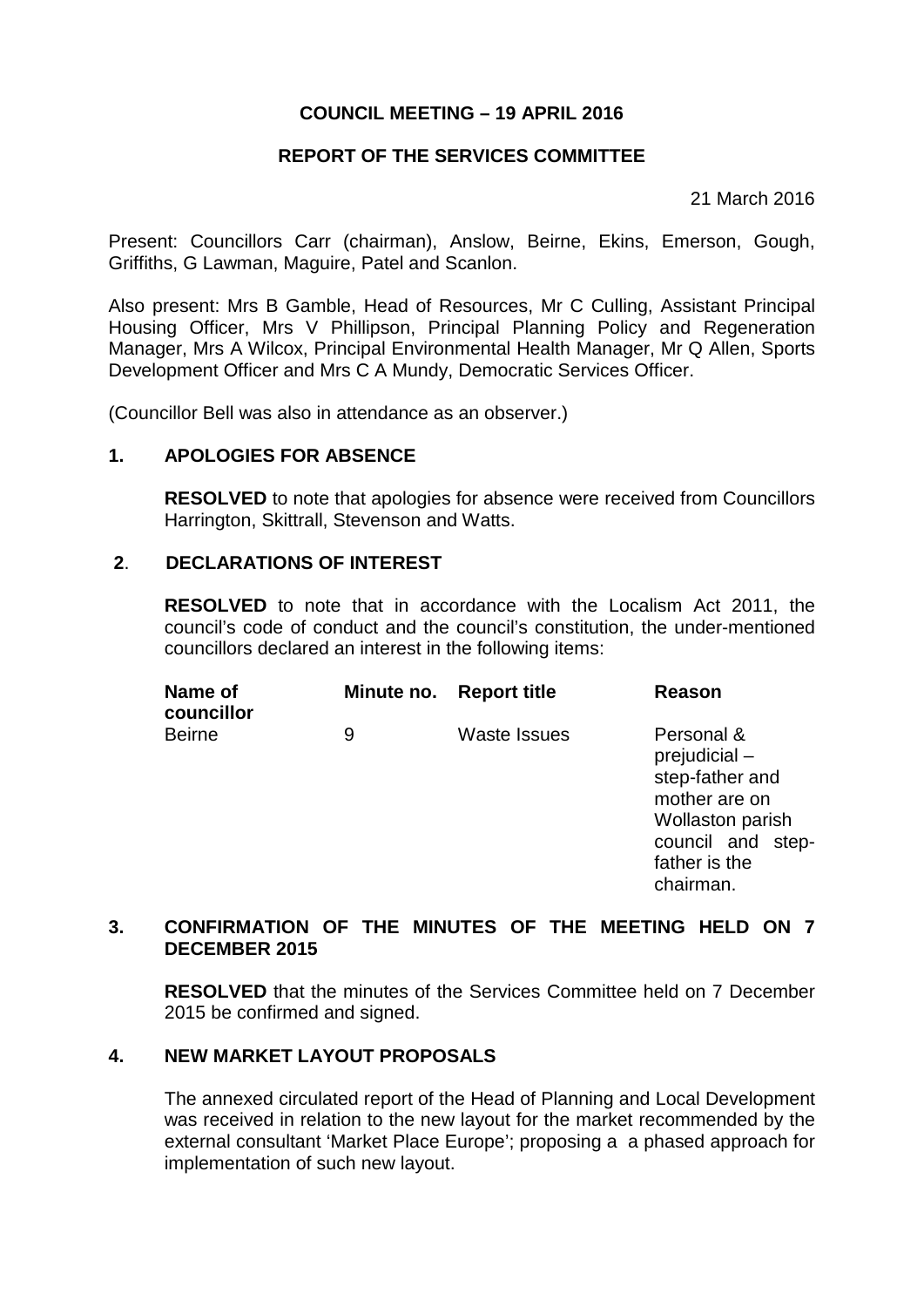**RESOLVED** that it be noted that this report had been withdrawn from the agenda.

#### **5. MARKET RIGHTS POLICY**

The annexed circulated report of the Head of Planning and Local Development was received in relation to the adoption of the Market Rights Policy which was appended to the report.

A six week consultation had been held between 21 December 2015 and 5 February 2016, in regard to the Market Rights Policy. No comments had been received.

**R1 RECOMMENDED** that the Market Rights Policy as appended to be report be adopted.

### **6. EQUALITY OBJECTIVE 2016-2020**

The annexed circulated report of the Head of Resources was received to seek approval to the publication of the council's Equality Objective 2016-2020; 'to continue to promote equality through the provision of services that are fair and accessible to all', and to approve the appended action plan.

Some members considered that the objective did not address the council's statutory duty, and was neither robust nor challenging enough in itself. It was acknowledged that, whilst the targets in the action plan were specific, measurable, attainable, relevant and time-bound, the objective failed to refer sufficiently to the action plan objectives and targets. Other members believed that the borough was diverse and inclusive and that officers addressed the issues of all groups in the community and that the objective - together with action plan - was clear and appropriate.

The Head of Resources advised members that more detailed information was published annually to demonstrate how the council's services have met, and will continue to meet, equalities objectives and action plans. She assured members that the objective was intended to be the starting point for demonstrating that the council had due regard to its equality duty, with the detail being incorporated into the action plan.

Councillor Emerson proposed an amendment to the recommendation at 4(a) as follows:

"to adopt the equality objective for 2016-20 to 'continue to promote equality through the provision of services that are fair and accessible to all' and to adopt the equalities objectives as set out in the equalities action plan".

This amendment was seconded by Councillor Anslow.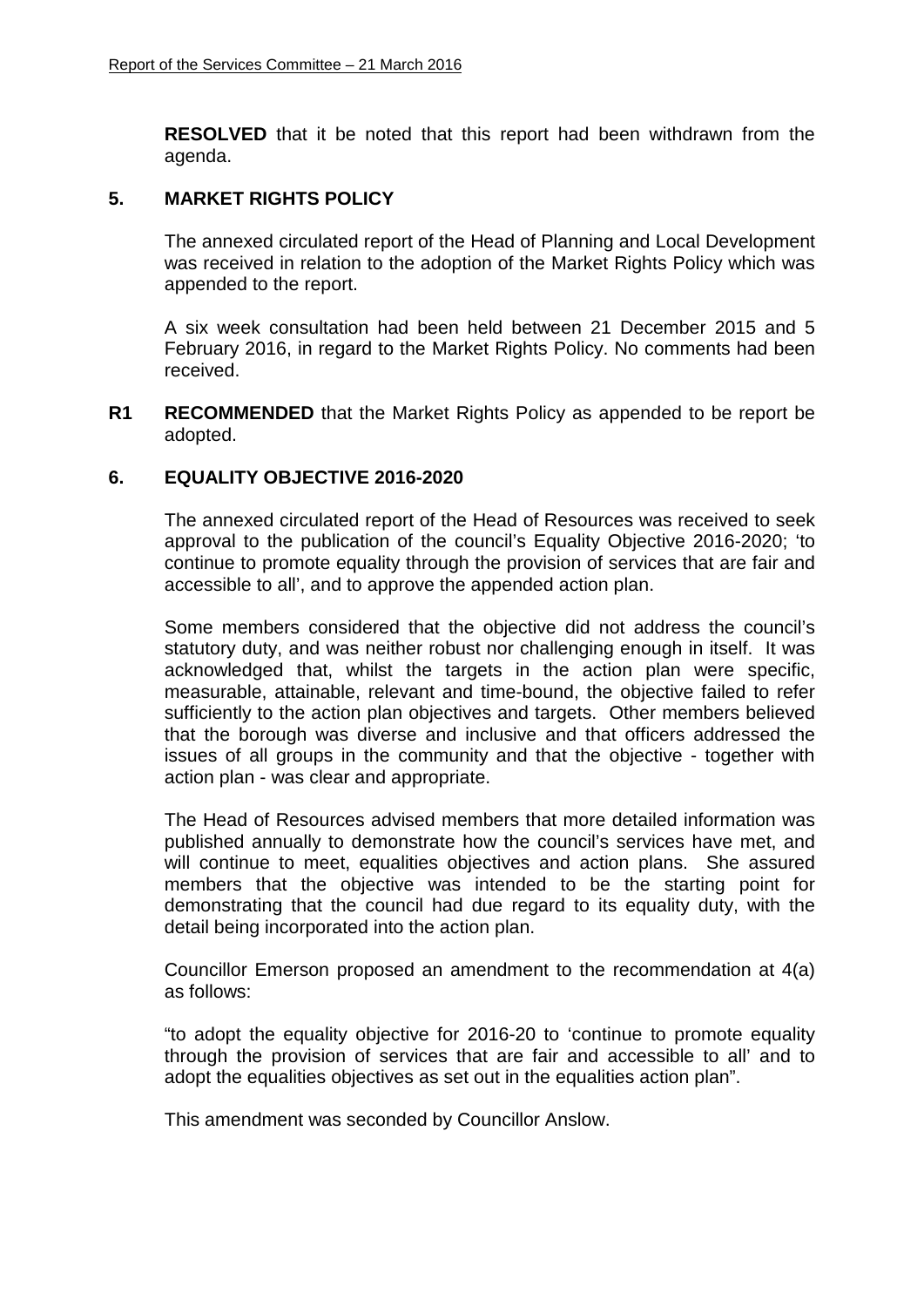On being put to the vote there were four votes in favour and six against and the chairman declared the amendment lost.

The chairman then put the motion to the committee and this was declared carried with six votes in favour, one against and three abstentions.

## **R2 RECOMMENDED** that:

- (i) the Equality Objective for 2016-2020 'to continue to promote equality through the provision of services that are fair and accessible to all' be adopted and that the under-pinning action plan be approved;
- (ii) delegation be given to the Head of Resources to maintain and update the action plan.

# **7. FOOD SAFETY AND HEALTH AND SAFETY ENFORCEMENT SERVICE PLANS**

The annexed circulated report of the Head of Planning and Local Development was received in relation to the service plans for food safety and health and safety enforcement for the period 2016-17.

Appended to the report were the two service plans.

Members thanked officers for their continuing excellent work in both these areas.

**R3 RECOMMENDED** that the food safety enforcement service plan 2016-17 be adopted;

**RESOLVED** that the health and safety enforcement service plan 2016-17 be adopted.

## **8. PROVISION OF 3RD GENERATION SPORTS PITCH AND UPGRADE OF TENNIS/NETBALL COURTS**

The annexed circulated report of the Head of Planning and Local Development was received in relation to the submission of a capital bid for a new 3<sup>rd</sup> generation (3G) football pitch and upgrade to tennis/netball courts at Redwell Leisure Centre.

A request was being made for the submission of a capital scheme for a new 3G surface to be provided at the current second pitch at Redwell Leisure Centre, along with the installation of flood lighting and flexible lines to accommodate a variety of different uses. Funding was also sought for an upgrade to the existing tennis/netball court to include a new porous tarmac surface and replacement fencing.

The report explained that a 3G pitch is a  $3<sup>rd</sup>$  generation astro turf football or rugby pitch where the pile (artificial grass blades) is supported by a thin base layer of sand and an infill of rubber crumb. It is designed to offer play quality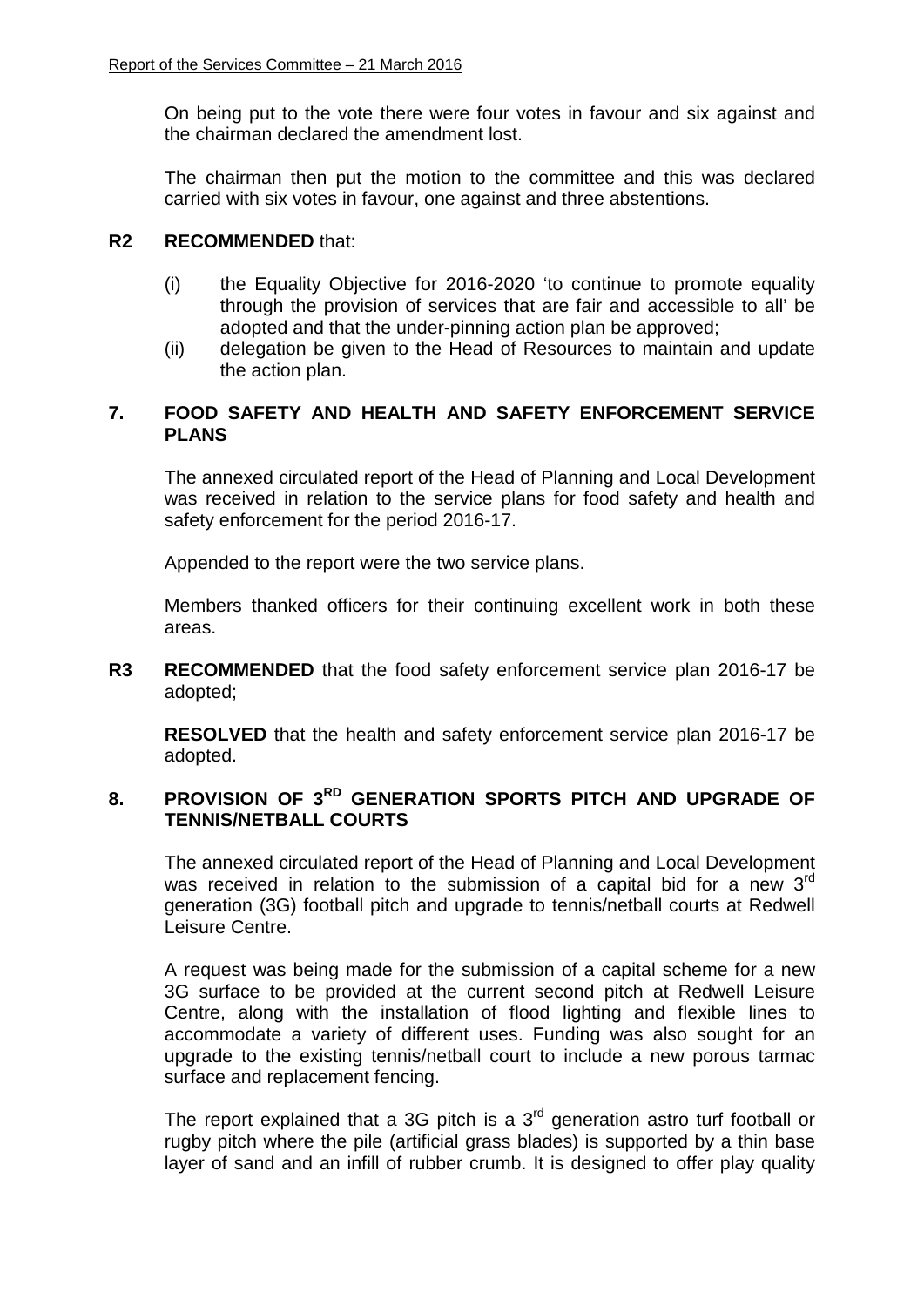that replicates natural turf, whilst increasing the level of use and is the current recommended surface for high quality Football Association approved pitches. Wellingborough was the only borough in the county without this facility.

Investigations of other sites including educational establishments had found them to be unsuitable. The Football Association considered that Redwell Leisure Centre was a suitable site to accommodate such facility.

Some members raised concern about Redwell Leisure Centre being the best option for the siting of this facility and asked if consideration had been given to alternative locations in the surrounding villages.

The Sports Development Officer clarified that any funding from the FA needed match funding and that sites needed to be owned by the borough council if a funding bid was to be sought.

Members were also concerned that the pitch would be for football use only, but were assured that this would not be the case as other sports such as rugby could be played on this surface. There were some sports such as hockey that were not compatible with this sort of surface.

Concern was expressed about whether there was sufficient car parking at the site, whether there would be light pollution and how this would affect local residents. Comments were also made about the size of the pitch and the effect this would have on the current cricket pitch as well as accessibility to the leisure centre.

It was agreed that the tennis/netball courts needed to be improved and that this would be of benefit to those in the borough. Netball was proving to be popular with a large team already using Redwell Leisure Centre on a Thursday evening.

Other members fully supported this proposal considering that Redwell Leisure Centre was a good place to site the pitch, and that all the issues mentioned would be resolved during the planning stages and through the capital working group. They felt that this would be a very good facility for the borough and that as this was council owned land this should be put forward for capital funding.

A lengthy debate ensued in relation to sports provision in general and this proposal in particular.

Councillor Ekins suggested an amendment to the recommendation as follows:

"that a capital bid be submitted to support the installation of a new 3G multiple sports pitch and that further investigations be carried out to find a more suitable location". This did not find a seconder.

(Councillor Ekins left the meeting at 8pm due to a prior engagement.)

Councillor Maguire also proposed an amendment as follows: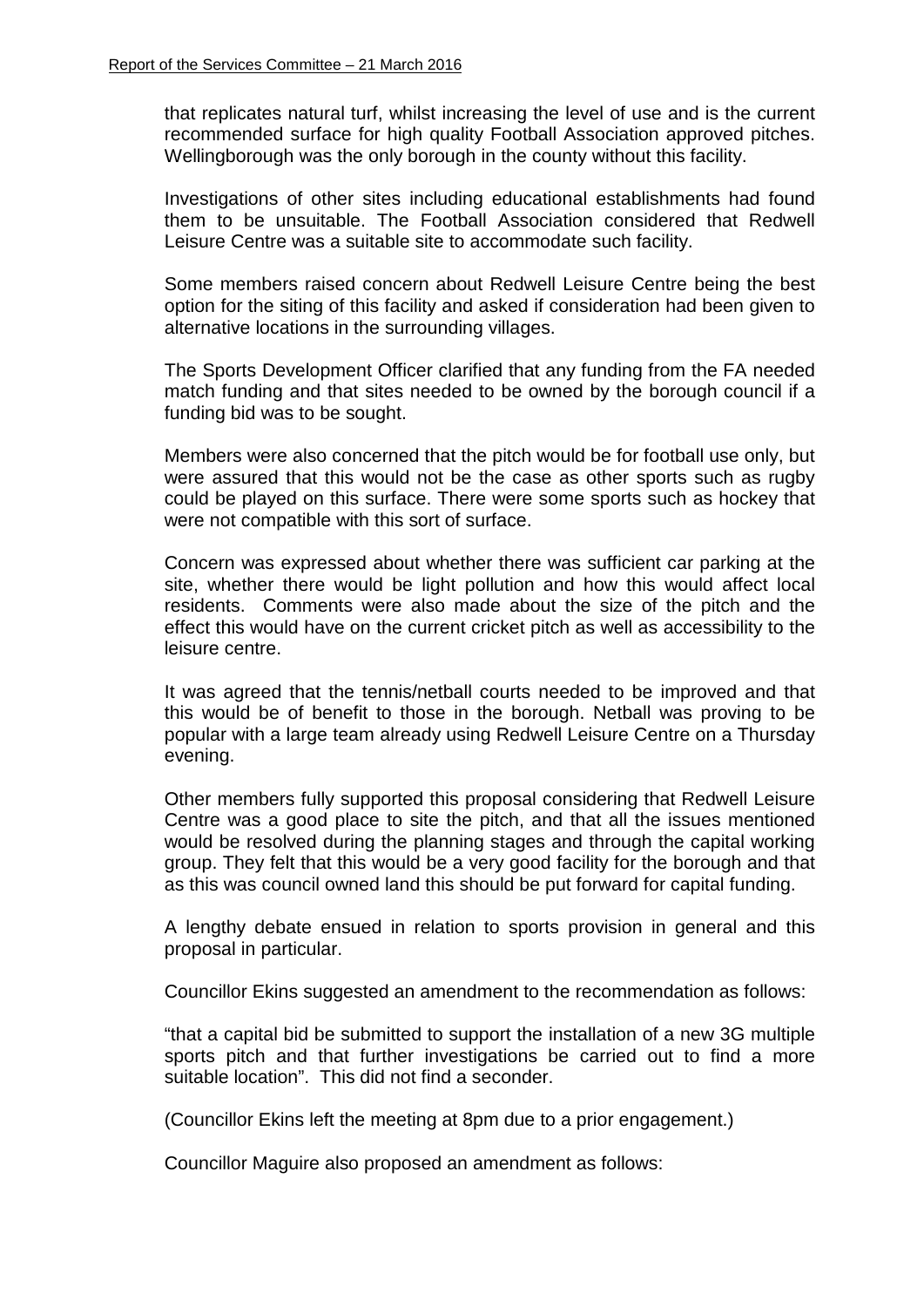"that a working party be established to ascertain the best location within the borough for the siting of a 3G pitch."

A further amendment was proposed by Councillor Lawman as follows:

"that the committee be invited to recommend to Resources Committee the submission of a capital bid to support the installation of a new 3G sports pitch, and for a bid for floodlights and tennis/netball court upgrades at Redwell Leisure Centre".

Councillor Maguire reiterated the need for a working group but The Head of Resources clarified that as this was to be put forward for a capital bid there was already a capital working party where further discussion could take place. With this assurance Councillor Maguire withdrew his amendment and seconded Councillor Lawman's amendment.

The chairman put Councillor Lawman's proposed amendment to the vote.

This was declared carried with four votes in favour, three against and one abstention.

This then became the substantive motion and was put to the vote and declared carried.

**RESOLVED** to recommend to resources committee the submission of a capital bid to support the installation of a new 3G sports pitch, and for a bid for floodlights and tennis/netball court upgrades at Redwell Leisure Centre.

### **9. WASTE ISSUES – WOLLASTON HOUSEHOLD WASTE RECYCLING CENTRE**

The annexed circulated report of the Chief Executive was received to seek a decision in relation to the future of Wollaston Household Waste Recycling Centre, (HWRC) and to seek a capital finance bid in relation to replacement waste bins.

(Councillor Beirne left the meeting during discussion on this item having declared an interest.)

The report detailed the operation of the Wollaston HWRC over the last 12 months. It was noted that this facility had previously been provided by the county council and it was anticipated that by the end of the financial year the gross cost was around £90,000 with the income from recycling being less than £5,000. The service is valued by local people particularly those in Wollaston who wish it to continue. Wollaston Parish Council had made an offer to contribute £5,000 per annum to the cost of keeping the centre open and £10,000 has been offered from Wellingborough Norse. It was possible that other parish council's may feel that they could also contribute.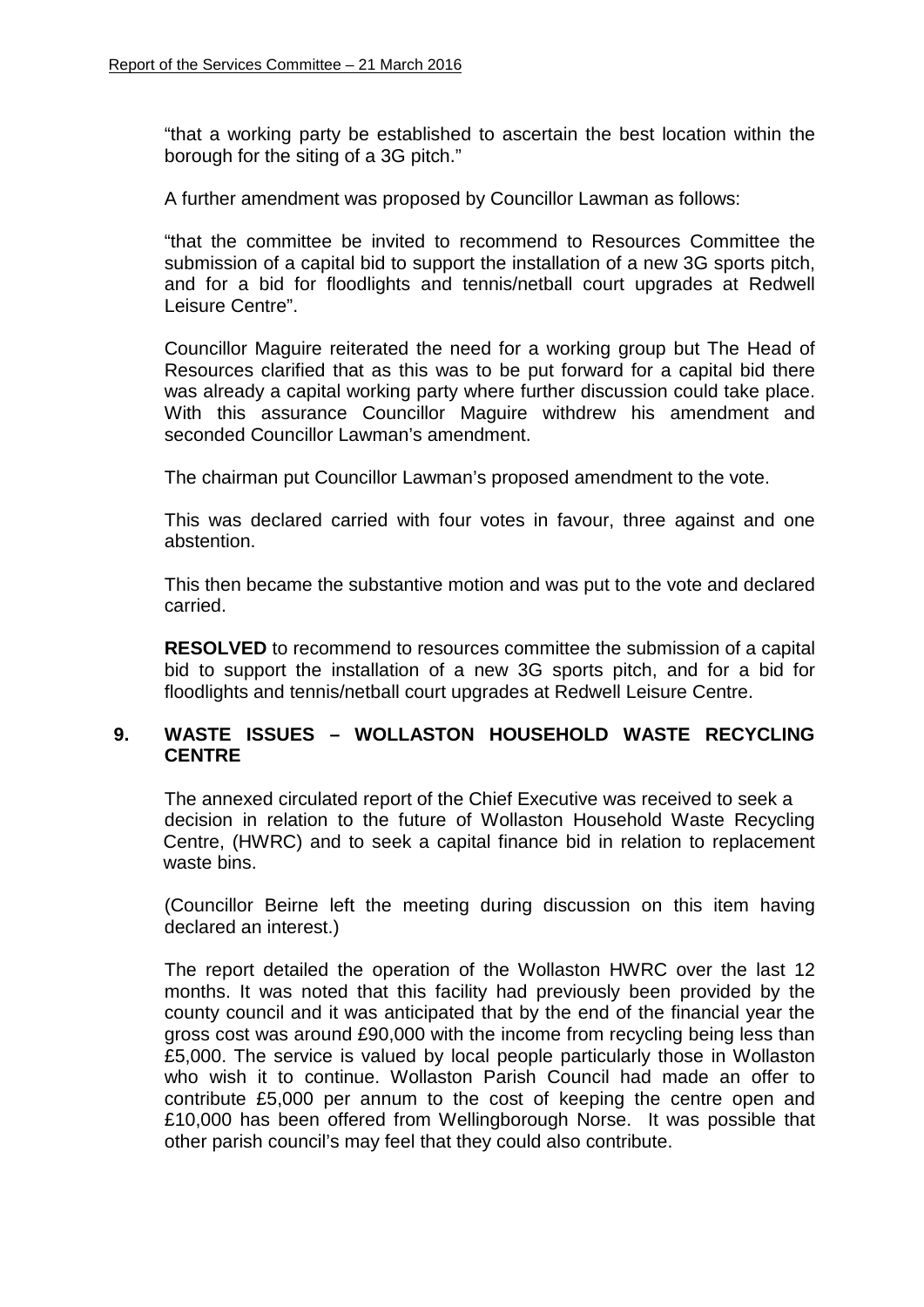The report proposed that the existing temporary arrangement be continued for a further six months to allow for further discussions with parish councils about possible contributions.

There was a requirement for additional waste bins to be purchased to replace stolen, lost or damaged bins and to provide for the increasing number of new property completions. A capital bid of £15,000 was proposed pending further discussion by the waste collection working group.

Members considered that the recycling centre was well used by villages in the surrounding area and raised concern that closure would result in more flytipping. Members also asked about the cost of purchase of wheelie bins for new properties as they thought this cost would be met by developers. The Principal Planning Policy and Regeneration Manager clarified that this was no longer the case and that the council had to pay for bins for any new properties built if an existing historical arrangement was not already in place.

#### **RESOLVED** that:

- (i) the waste collection working group be convened to consider strategic matters in relation to waste collection;
- (ii) It be recommended to resources committee that the Wollaston Household Waste Recycling Centre be operated for a further six months at an approximate cost of £45,000 to be funded from reserves;
- (iii) It be recommended to resources committee that a capital bid of £15,000 be agreed to enable the purchase of additional waste receptacles in the short term.

(Councillor Beirne returned to the meeting.)

# **10. DISABLED FACILITIES GRANT BUDGET 2016/17**

**RESOLVED** to note that the report and appendices relating to this item had been withdrawn from the agenda.

#### **11. EXCLUSION OF PRESS AND PUBLIC**

**RESOLVED** that the press and public be excluded from the meeting during consideration of the following item in accordance with Section 100A(4) to the Local Government Act 1972 on the grounds that they would involve the likely disclosure of exempt information of the descriptions shown in schedule 12A to the Act:

| <b>Minute No.</b> | <b>Items</b>                                                                                                                         | Paragraph of<br><b>Schedule 12A</b> |
|-------------------|--------------------------------------------------------------------------------------------------------------------------------------|-------------------------------------|
| 12                | Urgent action taken – shared cost of disabled<br>adaptions between the disabled facilities grant<br>budget and registered providers. | $E1$ and 2                          |